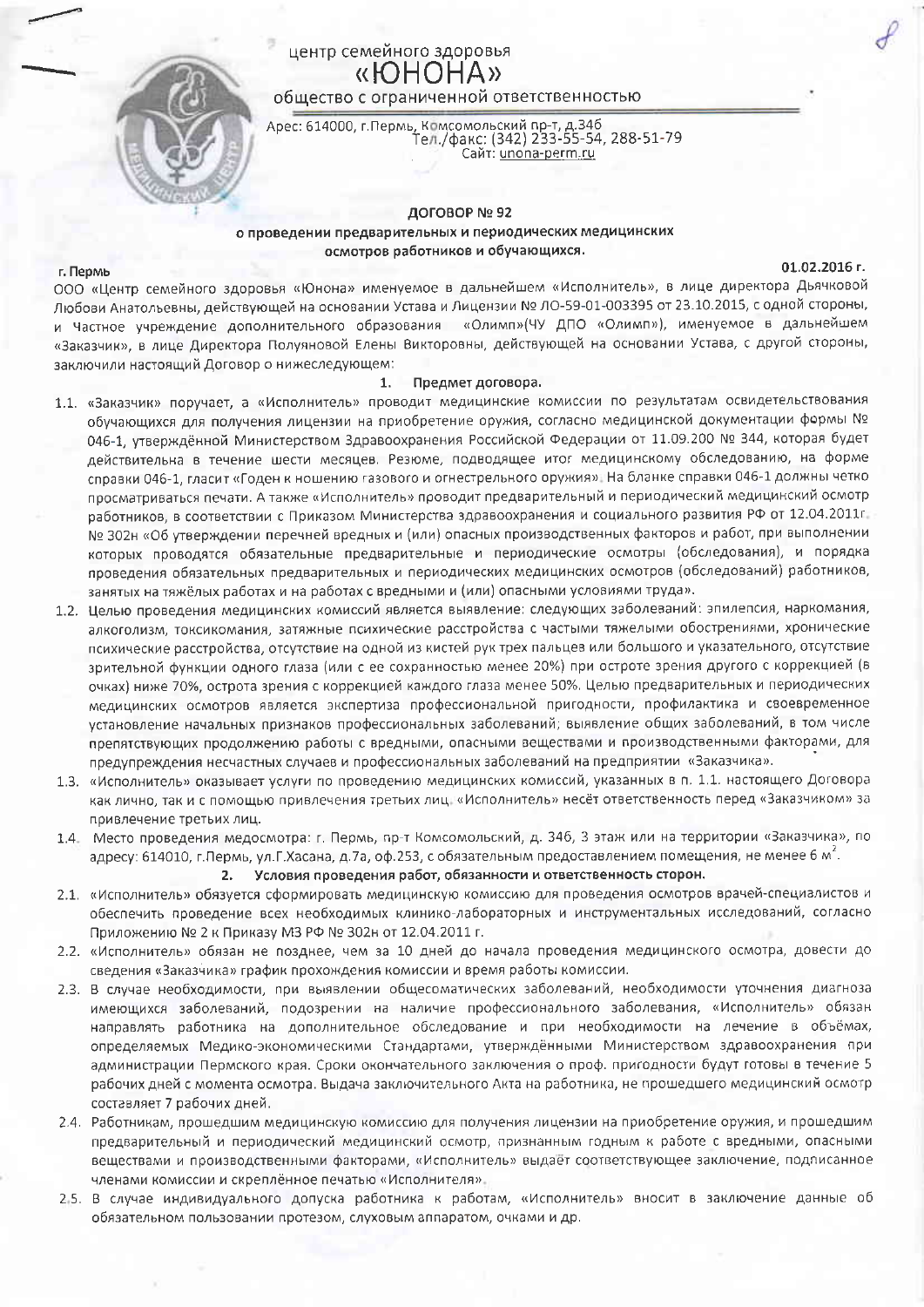- 2.6. Работникам, которым противопоказана работа с вредными, опасными веществами и производство факторами на руки выдаётся заключение клинико-экспертной комиссии (КЭК) и копия его пересылает
- 2.7. «Исполнитель» несет ответственность за качество медицинского осмотра и обоснованность заключений согласно
- 
- 2.8. «Заказчик» обязуется осуществлять контроль над соблюдением утверждённых сроков прохождения комиссии. 2.9. «Заказчик» обязуется довести до сведения освидетельствуемого работника «Заказчика» его обязанности:
	- строго в соответствии с графиком явиться на медицинский осмотр;
		-

иметь при себе паспорт либо другой документ, удостоверяющий личность, военный билет.  $3.$ 

# Порядок расчётов

- 3.1. Расчёт стоимости осмотра работников «Заказчика» производится на основании Прейскуранта на медицинские услуги, согласованного «Исполнителем» с «Заказчиком» (Приложение № 1 к настоящему договору) с учётом количества специалистов, участвующих в осмотре. После подписания настоящего договора Прейскурант (Приложение № 1 к настоящему договору) изменению не подлежит.
- 3.2. В течение 5 календарных дней, по окончании медицинского осмотра «Исполнителем» оформляется Акт выполненных работ, Реестр выполненных работ, который оформляется в соответствие с присылаемыми списками с разбивкой по объектам и п.3.4. настоящего договора. Стоимость медицинского осмотра по Акту выполненных работ формируется путём умножения стоимости каждой фактически оказанной услуги в соответствии с согласованным сторонами Прейскурантом (Приложение № 1 к настоящему договору), на количество работников «Заказчика», которым указанные услуги были фактически оказаны.
- 3.3. Оплата производится «Заказчиком» на основании выставленного «Исполнителем» счёта и подписанного обеими сторонами Акта выполненных работ (при наличии Реестра выполненных работ) путём перечисления денежных средств на расчётный счёт «Исполнителя» в течение 10 банковских дней с даты их получения. Или наличными средствами в кассу с выдачей квитанции об оплате. "Исполнитель" не является плательщиком НДС, руководствуясь
- уведомлением о возможности применения упрощённой системы налогообложения от 20.11.2007 № 1099. 3.4. В Реестр выполненных работ «Исполнителем» вносятся следующие данные по обследуемым работникам «Заказчика»: ФИО, дата рождения, профессия, наименование медицинских услуг, стоимость медицинской услуги,

#### Срок действия Договора и юридические адреса сторон 4.

- 4.1. Настоящий договор вступает в силу со дня его подлисания сторонами и действует в срок до 31 декабря 2016 г. Условия настоящего договора применяются к отношениям, возникшим только после заключения настоящего договора. Настоящий договор считается продленным на один год, если за 10 дней до его окончания ни одна из его
- 4.2. Любые изменения и дополнения к настоящему договору действительны при условии, если они совершены в письменной форме и подписаны сторонами.
- 4.3. Споры, возникающие при исполнении Договора, рассматриваются в Арбитражном суде Пермского края, при
- обязательном соблюдении претензионного порядка. Срок ответа на претензию 10 (десять) календарных дней.
- 4.4. Во всём остальном стороны руководствуются действующим в РФ законодательством.
- 4.5. Настоящий Договор составлен в 2-х экземплярах вступает в силу с момента подписания и действует до исполнения

Реквизиты сторон:

# ООО «Центр Семейного Здоровья «Юнона»

Юридический адрес: 614000, г. Пермь, ул. Комсомольский пр-т, д. 54 Фактический адрес: 614000, г. Пермь, ул. Комсомольский пр-т, д. 346 ИНН 5904158590, КПП 590401001, р/счет № 40702810823120002098 в ПФ ОАО «МДМ БАНК» г. Пермь. к/счет № 30101810900000000894, БИК 045773894

Частное учреждение дополнительного образования «Олимп» (ЧУ ДПО «Олимп») Юридический адрес: 614010, г.Пермь, ул.Г.Хасана, д.7а, оф.251 Фактический адрес: 614010, г. Пермь, ул. Г. Хасана, д. 7а,  $0<sub>Φ</sub>$ .251 ИНН 5904988351, КПП 590401001. р/счет № 40703810649090030133 в Западно-Уральском банке ОАО «Сбербанк России» г. Пермь, к/счет № 30101810900000000603, БИК 045773603

Подлиси сторон

«Исполнитель» Директор ООО

«Центр Семейного Здоровья «Юнона»

Дъячкова Л.А.

ОЛИМИ» (ЧУ ДПО «Олимп») Полуянова Е.В.

«Заказчик»

Частное учреждение дополнительного образования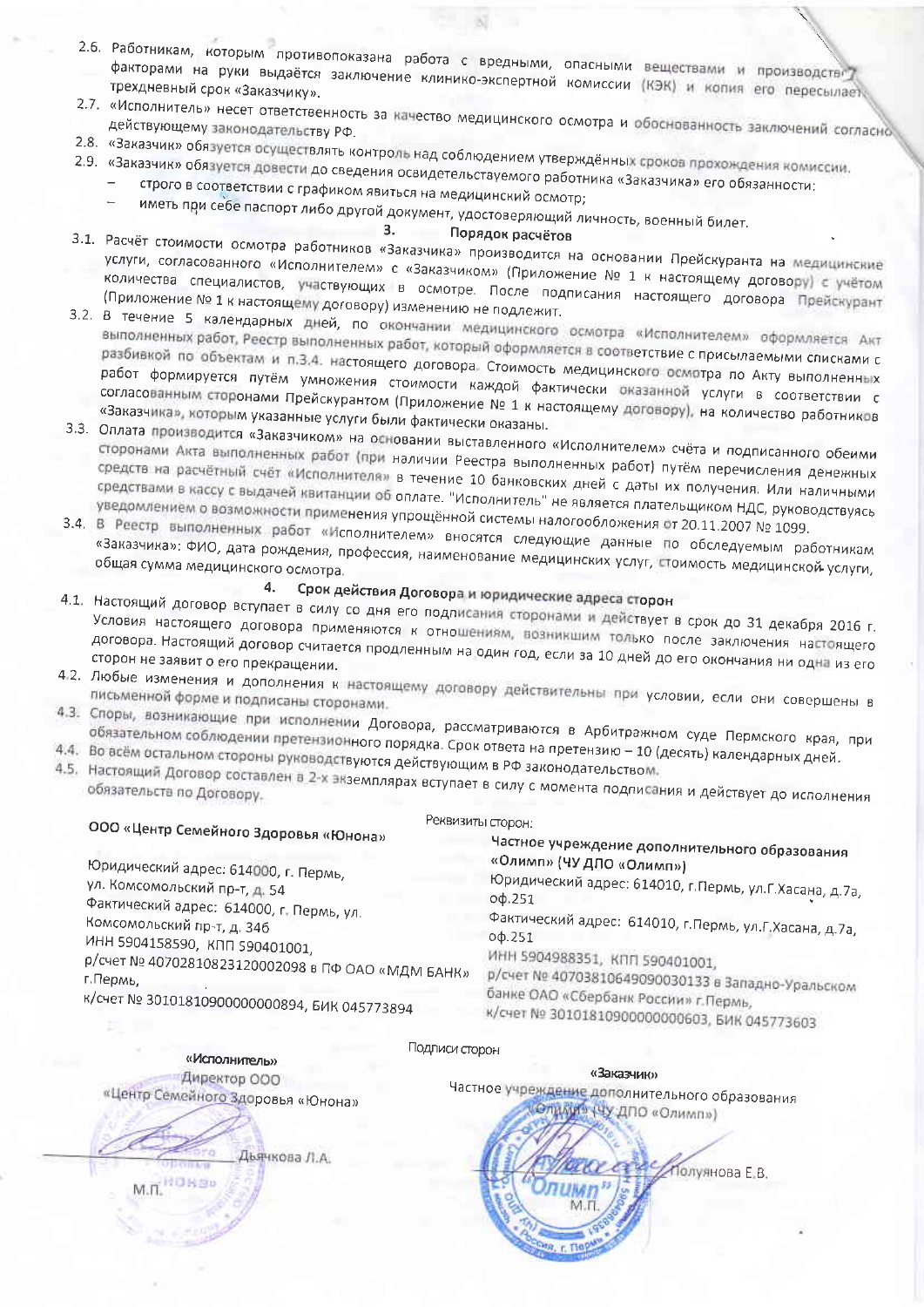# Приложение № 1 к Договору № 92 от 01.02.2014

n

| Наименование услуги          |                              | Цена, руб. |
|------------------------------|------------------------------|------------|
|                              |                              |            |
|                              | Осмотр врачами-специалистами | 400        |
| Осмотр офтальмологом         |                              | 200        |
| Осмотр неврологом            |                              | 400        |
| Осмотр-заключение терапевтом |                              |            |
| Итого неполная комиссия      |                              | 350        |
|                              | Дополнительно                |            |
| Осмотр наркологом*           |                              | 250        |
|                              |                              | 250        |
| Осмотр психиатром*           |                              | 1500       |
| Анализ мочи на наркотики     |                              | 3 000      |
| Итого полная комиссия        |                              |            |

Прописка должна быть Пермь, Пермский район или иногородняя.

«Заказчию» «Исполнитель» **Final in Ampertop 000** «Центр Семейного Здоровья «Юнона» Дьячкова Л.А. . ICH  $M.T.$ 

Подписи сторон

Частное учреждение дополнительного образования «Олимдину ДПО «Олимп»)

 $r$ ,  $r$  ap

.<br>Нолуянова Е.В.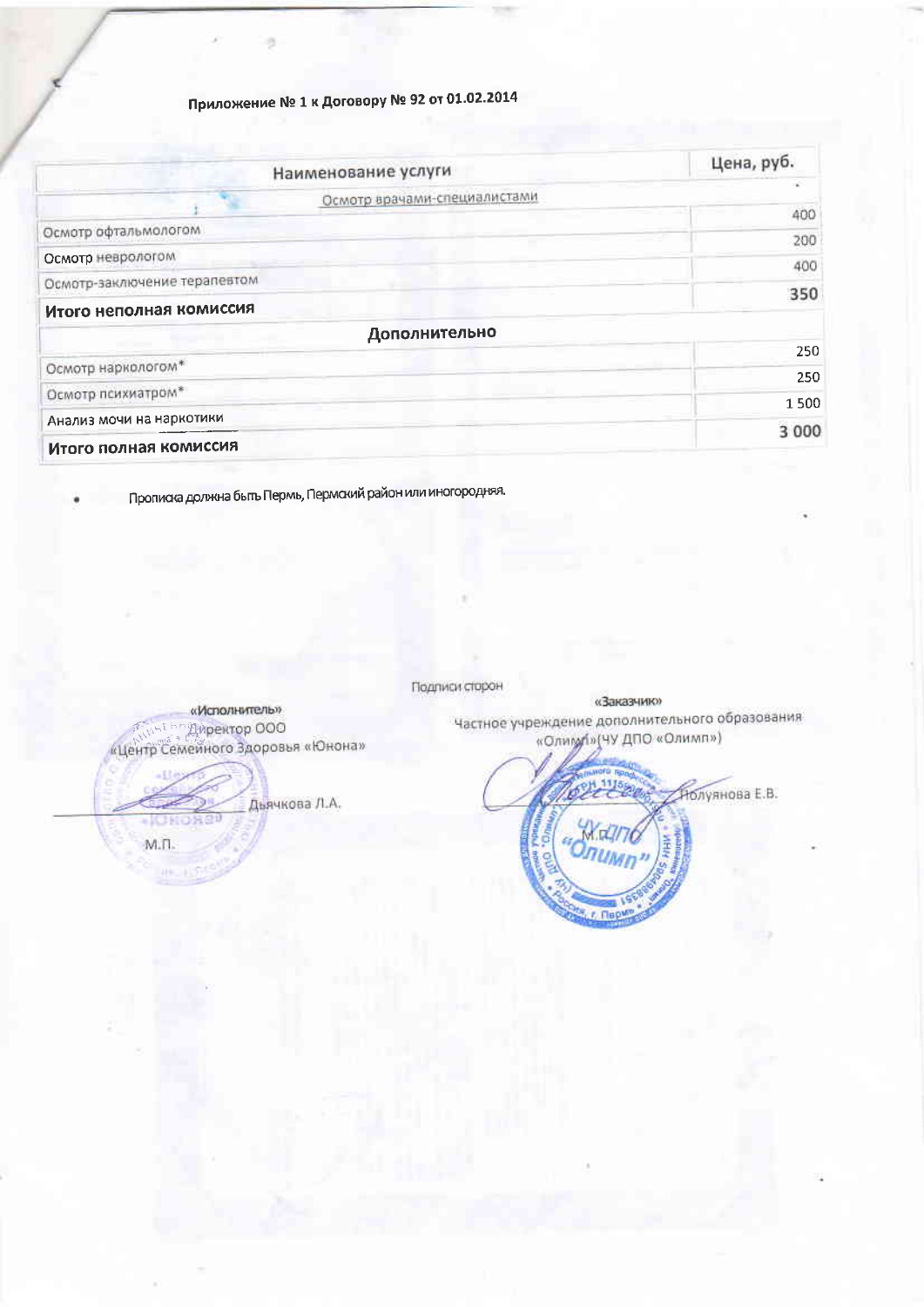